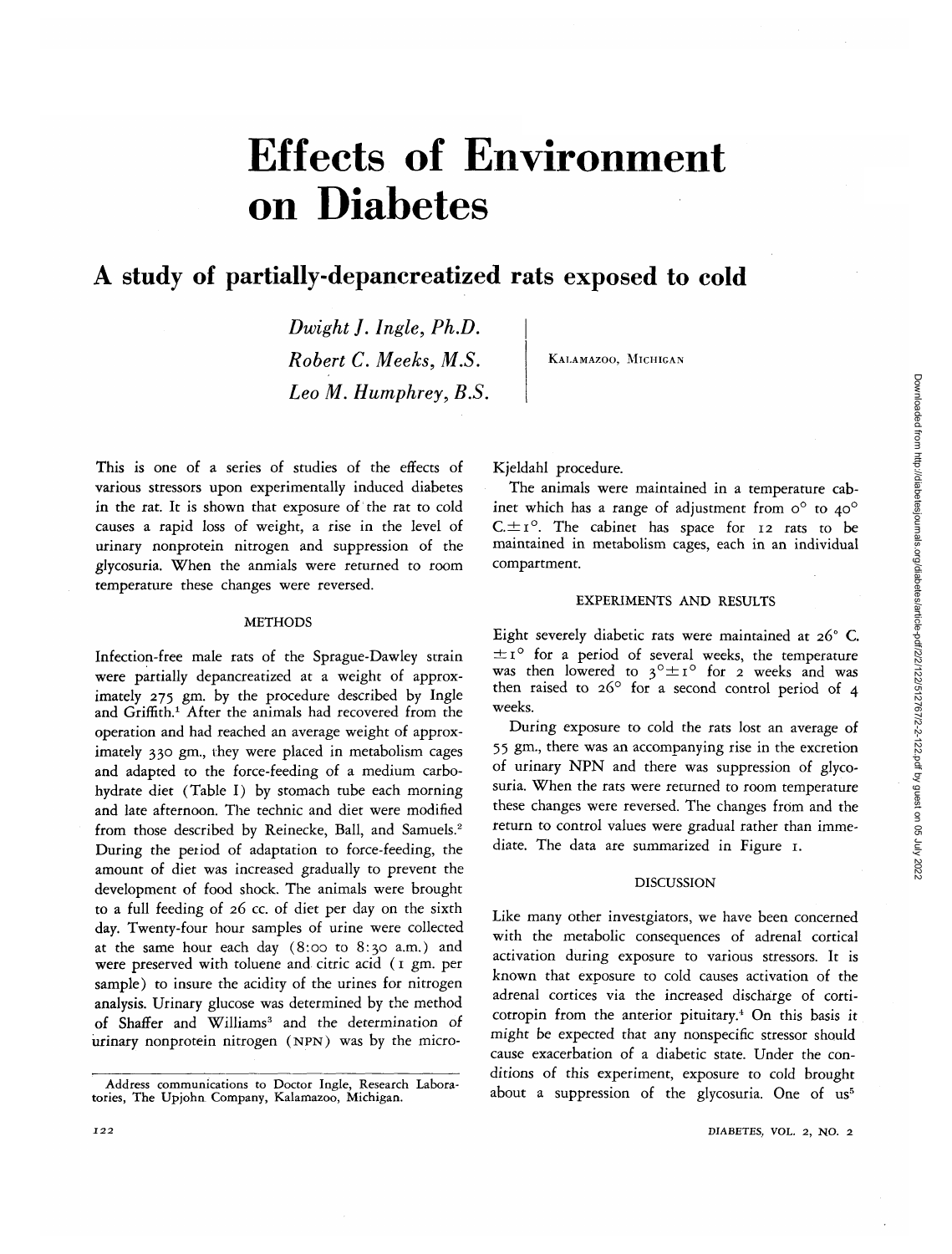



partially depancreatized, force-fed rat. Averages animals.

(D.J.I.) has reviewed the evidence from this laboratory that nonspecific stressors fail to cause exacerbation of diabetes in the rat. Such observations do not exclude the possibility that activation of the adrenal cortices during stress affects the metabolism of carbohydrate. The metabolic consequences of an increased secretion of adrenal cortical hormones may be masked by other metabolic adjustments during stress such as the increased oxidation of carbohydrate.

When homothermal animals are exposed to low temperature they must either produce more heat or die. Although the ability of the diabetic organism to oxidize carbohydrate for energy purposes is a subject of continuing debate, there is no doubt that these processes are not completely blocked in the partially depancreatized rat even when it is severely diabetic. It seems possible that the oxidation of carbohydrate can be accelerated during a vital need for increased energy in

|  | TABLE I |  |  | MEDIUM CARBOHYDRATE DIET |  |
|--|---------|--|--|--------------------------|--|
|--|---------|--|--|--------------------------|--|

| Constituent<br>Cellu flour (Chicago Dietetic Supply House)<br>Osborne & Mendel salt mixture<br>Dried yeast (Pabst)<br>Wheat germ oil<br>Cod liver oil<br>Vitamin K (2-methyl-1,4-napthoquinone)<br>Mazola oil<br>Casein (Labco)<br>Starch<br>Dextrin | Grams<br>60<br>40<br>100<br>10<br>10<br>100<br>ma.<br>200<br>160<br>200<br>190 |
|------------------------------------------------------------------------------------------------------------------------------------------------------------------------------------------------------------------------------------------------------|--------------------------------------------------------------------------------|
| Sucrose                                                                                                                                                                                                                                              | 200                                                                            |
| Water to make total of                                                                                                                                                                                                                               | $2000 \text{ cc.}$                                                             |

MARCH-APRIL, 1953 123

both the normal and diabetic organism. During exposure to cold the diabetic animal may utilize some of the glucose which is wasted into the urine under nonstressful conditions. One of us<sup>6</sup> (D.J.L.) has reviewed the indirect evidence that muscle work can accelerate the utilization of glucose in the diabetic rat. These changes coexist with an increased breakdown of protein and loss of weight which indicates that exposure to cold may also accelerate the mobilization of endogenous 'tissues for energy purposes. It is possible that gluconeogenesis is accelerated in these animals so that the extent of increased utilization of carbohydrate cannot be determined by measuring changes in the level of urinary glucose alone.

There are other considerations which may require a different interpretation of the results. It was anticipated that the full-blown effect of cold upon glycosuria and upon urinary NPN would be manifest immediately. On the contrary, these changes were gradual. Similarly, it was anticipated that when the temperature was increased to control values  $(26^{\circ} \text{ C.})$ , the changes in urinary glucose and nitrogen would be immediate, but they also were gradual. The assumption that the metabolic changes are determined by the immediate changes in the energy requirement of the animal may be difficult to reconcile with these data. The decrease in glycosuria became marked onlyi after the animals had lost considerable weight and the glycosuria was restored to control values only after most of the weight had been regained. During recovery from the catabolic phase of the re